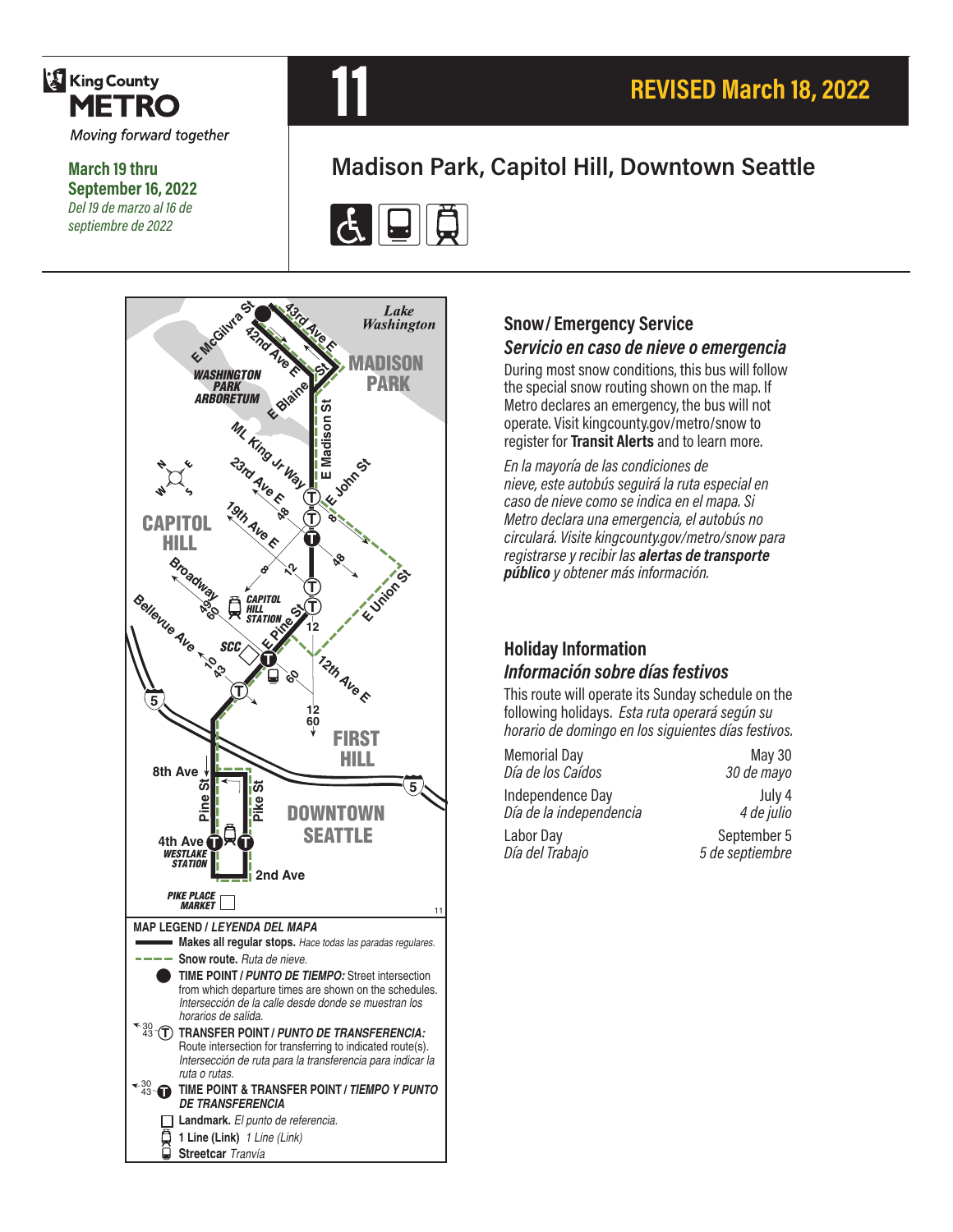#### Route 11 Monday thru Friday to Downtown Seattle

*Servicio de lunes a viernes al centro de Seattle*

| Madison                                                                     |                     | Lower                             | Downtown                                      |  |
|-----------------------------------------------------------------------------|---------------------|-----------------------------------|-----------------------------------------------|--|
| Park                                                                        |                     | <b>Capitol Hill Capitol Hill</b>  | Seattle                                       |  |
| E McGilvra                                                                  | E Madison           | E Pine St                         | Pine St                                       |  |
| St & 42nd                                                                   | St & 23rd           | &                                 | &                                             |  |
| Ave E                                                                       | Ave E               | Broadway                          | 4th Ave                                       |  |
| Stop #12210                                                                 | Stop #12350         | Stop #11080                       | Stop #1120                                    |  |
| 4:49                                                                        | $\frac{4:56}{5:25}$ | 5:01                              | 5:08                                          |  |
| 5:18                                                                        |                     | 5:31                              | 5:38                                          |  |
| 5:47                                                                        | 5:55                | 6:01                              | 6:08                                          |  |
| 6:01                                                                        | 6:09                | 6:15                              | 6:23                                          |  |
| 6:16                                                                        | 6:24                | 6:30                              | 6:38                                          |  |
| 6:31                                                                        | 6:39                | 6:45                              | 6:53                                          |  |
| 6:44                                                                        | 6:53                | 7:00                              | 7:08                                          |  |
| $6:58$<br>$7:13$                                                            | 7:07<br>7:22        | 7:14                              | 7:23<br>7:38                                  |  |
| 7:28                                                                        | 7:37                | 7:29<br>7:44                      | 7:53                                          |  |
| 7:42                                                                        | 7:51                | 7:59                              | 8:08                                          |  |
| 7:56                                                                        | 8:06                | 8:14                              | 8:23                                          |  |
| 8:11                                                                        | 8:21                | 8:29                              | 8:38                                          |  |
| 8:32                                                                        | 8:42                | 8:50                              | 8:58                                          |  |
|                                                                             | 9:02                | 9:10                              | 9:18                                          |  |
| $\frac{8:55}{9:13}$                                                         | 9:22                | 30<br>9:                          | 9:<br>38                                      |  |
| 9:33                                                                        | 9:42                | 9:50                              | 9:58                                          |  |
| 9:53                                                                        | 10:02               | 10:10                             | 10:18                                         |  |
| 10:14                                                                       | 10:23               | 10:30                             | 10:38                                         |  |
| 10:34                                                                       | 10:43               | 10:50                             | $\begin{array}{c} 10:58 \\ 11:18 \end{array}$ |  |
| 10:54                                                                       | 11:03               | 11:10                             |                                               |  |
| 11:14                                                                       | 11:23               | 11:30                             | 11:38                                         |  |
| 11:34                                                                       | 11:43               | 11:50                             | 11:58                                         |  |
| 11:54                                                                       | 12:03               | 12:10                             | 12:18                                         |  |
| 12:14                                                                       | 12:23               | 12:30                             | 12:38                                         |  |
| 12:34                                                                       | 12:43               | 12:50                             | 12:58                                         |  |
| 12:54                                                                       | 1:03                | 1:10                              | 1:19                                          |  |
| 1:13                                                                        | 1:23                | 1:30                              | 1:39                                          |  |
| 1:33                                                                        | 1:43                | 1:50                              | 1:59                                          |  |
| 1:53                                                                        | 2:03                | 2:10                              | 2:19                                          |  |
| 2:13                                                                        | 2:23                | 2:30                              | 2:39                                          |  |
| 2:33                                                                        | 2:43                | 2:50                              | 2:59                                          |  |
| 2:51                                                                        | 3:01                | 3:09                              | 3:19                                          |  |
| 3:11                                                                        | 3:21                | 3:29                              | 3:39                                          |  |
| 3:26                                                                        | 3:36                | 3:44                              | 3:54                                          |  |
| 3:41                                                                        | 3:51                | 3:59                              | 4:09                                          |  |
| 3:56                                                                        |                     | 4:14                              | 4:24                                          |  |
| 4:11                                                                        | 4:06<br>4:21        | 4:29                              | 4:39                                          |  |
| 4:26                                                                        | 4:36                | 4:44                              | 4:54                                          |  |
| 4:41                                                                        | 4:51                | 4:59                              | 5:09                                          |  |
| 4:56                                                                        | 5:06                | 5:14                              | 5:24                                          |  |
| 5:11                                                                        | 5:21                | 5:29                              | 5:39                                          |  |
| 5:27                                                                        | 5:37                | 5:45                              | 5:54                                          |  |
| 5:42                                                                        | 5:52                | 6:00                              | 6:08                                          |  |
| 5:57                                                                        | 6:07                | 6:15                              | 6:23                                          |  |
| 6:12                                                                        | 6:22                | 6:30                              | 6:38                                          |  |
| 6:27                                                                        | 6:37                | 6:45                              | 6:53                                          |  |
| 6:45                                                                        | 6:53                | 7:00                              | 7:08                                          |  |
| 7:00                                                                        | 7:08                | 7:15                              | 7:23                                          |  |
| 7:30                                                                        | 7:38                | 7:45                              | 7:53                                          |  |
| 8:00                                                                        | 8:08                | 8:15                              | 8:23                                          |  |
| 8:27                                                                        | 8:34                | 8:40                              | 8:48                                          |  |
|                                                                             | 9:04                | 9:10                              | 9:18                                          |  |
| 8:57<br>9:27                                                                | 9:34                | 9:40                              | 9:48                                          |  |
| 9:57                                                                        | 10:04               | 10:10                             | 10:18                                         |  |
| 10:29                                                                       | 10:35               | 10:40                             | 10:48                                         |  |
| 10:59                                                                       | 11:05               | 11:10                             | 11:18                                         |  |
| 11:29                                                                       | 11:35               | 11:40                             | 11:48                                         |  |
| 12:00                                                                       | 12:06               | 12:11                             | 12:18                                         |  |
| 1:00                                                                        | 1:06                | 1:11                              | 1:19bc                                        |  |
| <b>Bold PM time</b>                                                         |                     |                                   |                                               |  |
| b<br>Trip ends SODO Busway & S Royal<br>Brougham Way several minutes later. |                     |                                   |                                               |  |
|                                                                             |                     | Carves couthbound 3rd Ave & Union |                                               |  |

#### Route 11 Monday thru Friday to Madison Park

*Servicio de lunes a viernes a Madison Park*

| <b>Downtown</b><br>Seattle                                                                                                                          | Lower                                                                                | Capitol Hill Capitol Hill                                                                                                                                                     | <b>Madison</b><br>Park                                                                               |  |
|-----------------------------------------------------------------------------------------------------------------------------------------------------|--------------------------------------------------------------------------------------|-------------------------------------------------------------------------------------------------------------------------------------------------------------------------------|------------------------------------------------------------------------------------------------------|--|
| Pike St<br>&<br>4th Ave                                                                                                                             | E Pine St<br>&<br>Broadway                                                           | E Madison<br>St & 23rd<br>Ave E                                                                                                                                               | E McGilvra<br>St & 42nd<br>Ave E                                                                     |  |
| Stop #1180                                                                                                                                          | Stop #11150                                                                          | Stop #12377                                                                                                                                                                   | Stop #12210                                                                                          |  |
| 4:40<br>$\frac{1}{2}$ :11                                                                                                                           | 4:45<br>$4:45$<br>5:16<br>5:47<br>6:17<br>6:32<br>6:48<br>7:03                       | 4:49<br>$5:56:2495$<br>$5:56:2495$<br>$6:2495$<br>$7:1025$<br>$7:1025$<br>$8:11025$<br>$8:11036$<br>$8:115$<br>$9:355$<br>$9:355$<br>$9:355$<br>$10:36$<br>$10:36$<br>$11:16$ | 5:01<br>553665366517:07<br>6536655107:227:377:527<br>852277:528:2279:377:5277:528<br>88337529:279:47 |  |
|                                                                                                                                                     |                                                                                      |                                                                                                                                                                               |                                                                                                      |  |
|                                                                                                                                                     |                                                                                      |                                                                                                                                                                               |                                                                                                      |  |
|                                                                                                                                                     |                                                                                      |                                                                                                                                                                               |                                                                                                      |  |
| 5:42<br>6:127<br>6:27<br>6:427<br>6:427<br>7:127<br>7:42<br>8:27<br>8:12<br>8:42<br>9:22<br>9:42                                                    | 7:18<br>7:33<br>7:48<br>7:48<br>8:03<br>8:18<br>8:18<br>8:48<br>9:28<br>9:28<br>9:48 |                                                                                                                                                                               |                                                                                                      |  |
|                                                                                                                                                     |                                                                                      |                                                                                                                                                                               |                                                                                                      |  |
| $10:02$<br>$10:22$<br>$10:42$<br>$0:22$<br>0:42<br>1:02<br>1                                                                                        | $\begin{array}{r} 10:08 \\ 10:28 \\ 10:48 \\ 1.1.28 \end{array}$<br>1:08<br>1        |                                                                                                                                                                               | $10:28$<br>$10:48$<br>$11:08$<br>$11:28$                                                             |  |
| 1:2<br>$\overline{2}$<br>1<br>11:42<br>$\overline{\mathbf{2}}$<br>1                                                                                 | 1:28<br>1<br>11:48<br>1                                                              | 1:<br>36<br>1<br>11:56<br>1                                                                                                                                                   | 11:48<br>12:08<br>12:28                                                                              |  |
| $2:02$<br>$2:22$<br>1<br>$\overline{1}\overline{2}\overline{1}\overline{4}\overline{2}\overline{1}\overline{1}\overline{1}\overline{2}\overline{2}$ | 2:08<br>2:28<br>1<br>$\overline{1}\overline{2}: \overline{4}\overline{8}\ 1:08$      | $2:16$<br>$2:36$<br>2:36<br>2:56<br>1:16<br>1:37<br>1<br>12                                                                                                                   | 12:48                                                                                                |  |
| $\frac{1:23}{1:43}$                                                                                                                                 | 1:29<br>1:49                                                                         | $\frac{1:37}{1:57}$                                                                                                                                                           |                                                                                                      |  |
| 2:03<br>2:23<br>2:43                                                                                                                                | 2:09<br>2:29<br>2:49                                                                 | $\frac{2:18}{2:38}$<br>2:38                                                                                                                                                   | 1:08<br>1:28<br>1:50<br>1:50<br>2:10<br>2:31<br>2:31<br>3:31<br>3:31<br>3:51                         |  |
| 3:03<br>3:23<br>3:23<br>3:43<br>3:58                                                                                                                | $\frac{3:09}{3:29}$<br>$\frac{3:49}{4:25}$<br>4:05                                   | $2:18$<br>$3:38$<br>$3:58$<br>$4:14$<br>$4:99$                                                                                                                                | $3:51$<br>$4:12$<br>$4:28$<br>4:                                                                     |  |
| 4:13<br>$4:28$<br>$4:43$                                                                                                                            | 4:20<br>4:35<br>4:50<br>-                                                            | 4:29<br>$4:44$<br>$4:59$                                                                                                                                                      | 4:43                                                                                                 |  |
| 4:58<br>$\frac{5:13}{5:28}$                                                                                                                         | 5:05<br>5<br>: 20<br>5:35                                                            | $\frac{5:16}{5:31}$<br>5:31                                                                                                                                                   | $7.73$<br>$5:13$<br>$5:30$<br>$5:45$<br>6:00                                                         |  |
| $5:43$<br>$5:58$                                                                                                                                    | $\frac{5:50}{6:05}$                                                                  | 6:01<br>6:15<br>6:29                                                                                                                                                          | $6:14$<br>$6:28$<br>$6:42$                                                                           |  |
| 6:12<br>$6:27$<br>$6:42$                                                                                                                            | 6:19<br>6:34<br>6:49                                                                 | 6:44<br>6:59                                                                                                                                                                  | $6:57$<br>7:11<br>7:23                                                                               |  |
| 6:57<br>7:11<br>7                                                                                                                                   | 7:04<br>7:17<br>$\frac{1}{2}$<br>$\frac{1}{2}$<br>$\frac{1}{2}$<br>7                 | 7:13<br>7:26<br>7<br>:41                                                                                                                                                      | 7:36<br>7:51<br>:51<br>:20                                                                           |  |
| $: 26$<br>$: 56$<br>$: 26$<br>7<br>8<br>:51<br>8                                                                                                    | 8<br>$\frac{5}{3}$<br>$\overline{\mathbf{8}}$ :<br>1<br>8:56                         | 8:11<br>$\overline{3}\overline{9}$<br>8:<br>9:04                                                                                                                              | ł<br>8<br>8:48<br>9:13                                                                               |  |
| 9:21<br>$\frac{9:51}{10:21}$                                                                                                                        | 9:26<br>$\frac{9:56}{10:26}$                                                         | 9:34<br>10:03<br>10:33                                                                                                                                                        | 9:43<br>10:12<br>10:42                                                                               |  |
| 0:5<br>1<br>1<br>1:21<br>1                                                                                                                          | 0:56<br>1<br>1:26<br>1                                                               | 1:0<br>1<br>33<br>$\mathbf{1}$ :<br>1                                                                                                                                         | 1:1<br>2<br>1<br>11:4<br>$\overline{2}$                                                              |  |
| 1:51<br>1<br>2:40<br>1                                                                                                                              | 1:56<br>1<br>12:45                                                                   | $2:03$<br>$2:52$<br>1<br>1                                                                                                                                                    | $\frac{1}{1}$ $\frac{2:12}{1:00}$                                                                    |  |
| <b>Bold PM time</b>                                                                                                                                 |                                                                                      |                                                                                                                                                                               |                                                                                                      |  |

| <b>ILID CHUS JUDU DUSWAY &amp; J HUYAI</b> |
|--------------------------------------------|
| Brougham Way several minutes later.        |
| Serves southbound 3rd Ave & Union          |
| St at this time.                           |
|                                            |

**This trip is cancelled.** To address ongoing operational and vehicle maintenance capacity limitations, some trips have been temporarily cancelled.